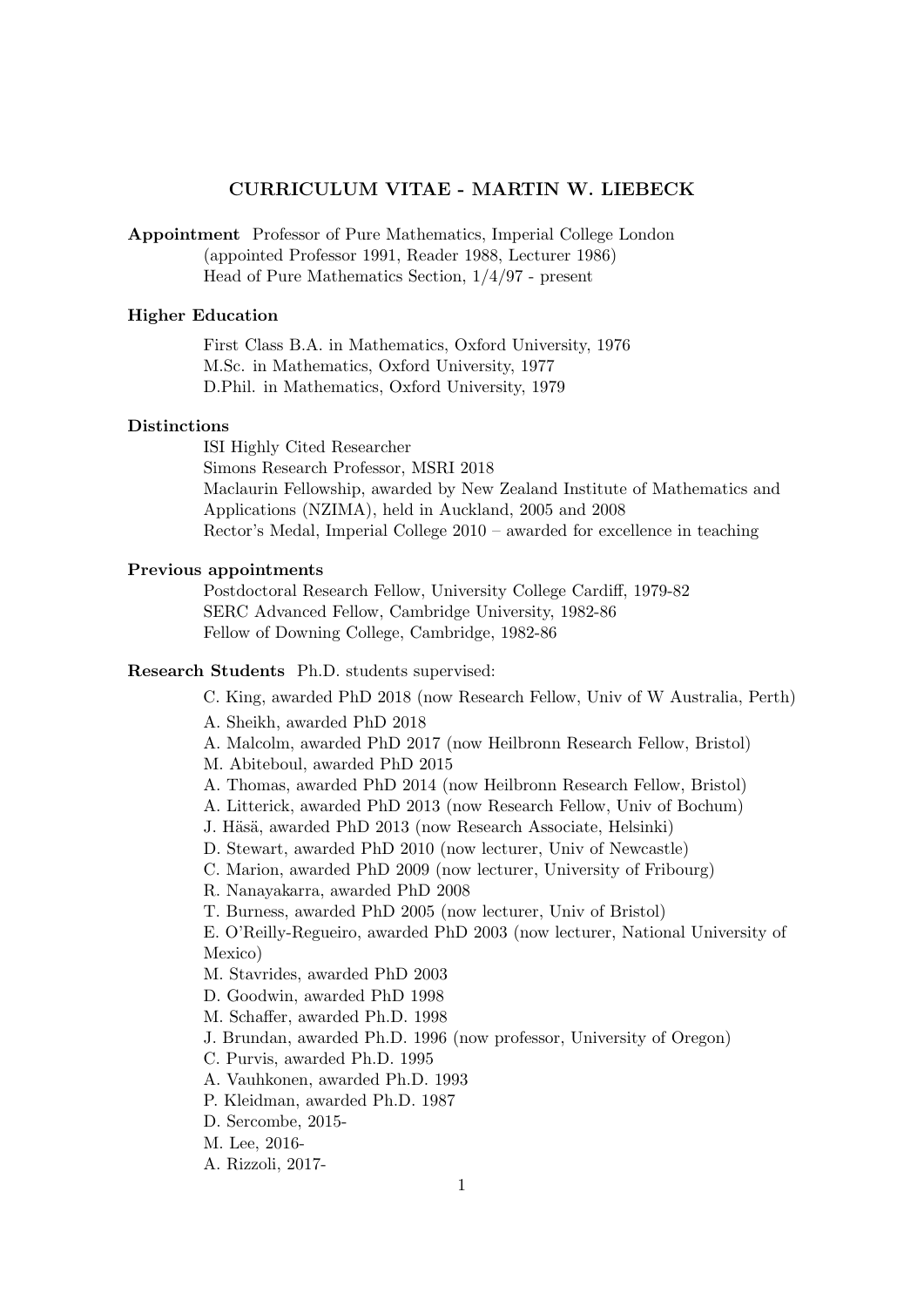#### Editorships, External Committees, External Examiner

Editor for Bulletin, Journal and Proceedings of the London Mathematical Society, 1988 - 1998

Editor, Journal of Algebra, 2006 -

Guest editor of special issue of the Journal of Algebra for 60th birthday of Gordon James, December 2006

Guest editor of special issue of the Journal of Algebra in memory of Karl Gruenberg, 2009

Guest editor of special issue of the Journal of Australian Mathematical Society for 60th birthday of Cheryl Praeger, 2009

External examiner for London School of Economics, 1990 - 92

External examiner Bristol University, 2003 - 2006

External examiner King's College London, 2006 - 2010

LMS Research Meetings Committee, 1995 - 2000

Editorial Adviser LMS Student Texts, 2004 - 2018

LMS Nominating Committee, 2010 - 2013

LMS Prize Committee, 2016 -

#### Conferences organised

Durham Symposium on Groups and Combinatorics, 1990 Oberwolfach meeting on "Groups and Geometry", 1997 Milan meeting on "Algebraic Groups", May 2000 Durham Symposium on "Groups, geometry and combinatorics", July 2001 Conference on "Function Theory" in honour of  $75<sup>th</sup>$  birthday of Walter Hayman, London, June 2001 Conference on "Groups and representations", Oregon, 2004 Oberwolfach meeting on "Groups and geometries", 2005 Oberwolfach meeting on "Groups and geometries", 2008 Banff meeting on "Groups and geometries", 2012 Banff meeting on "Groups and geometries", 2015 "Groups, geometry and representations", Oxford, 2018 "Groups and geometries", Banff 2019 Isaac Newton Institute programme "Groups, representations and applications: new perspectives", January - June 2020.

#### Conferences attended as invited speaker

Galway, 1983 Oberwolfach, 1984 Oberwolfach, Sydney, Canberra, 1985 Oberwolfach, Amsterdam, Arcata (California), 1986 Oberwolfach, 1987, 88, 89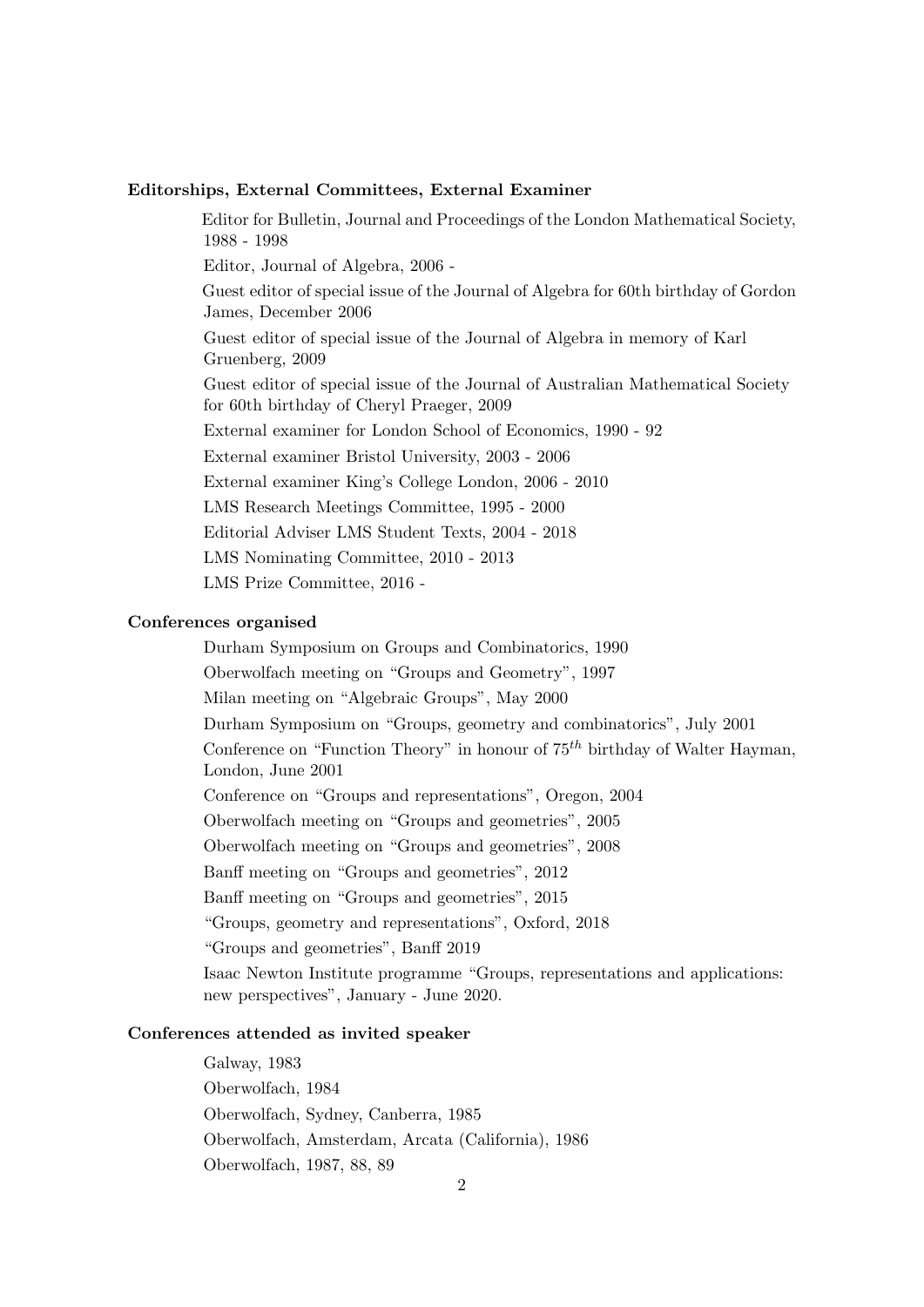Novosibirsk (Siberia), Oberwolfach, 1989 Durham, 1990 Oberwolfach, 1991 Como (Italy), Oberwolfach, 1993 Istanbul, Oberwolfach, 1994 Trento, Birmingham, 1995 Siena, 1996 Newton Institute, Oberwolfach, 1997 Jerusalem, Oberwolfach, 1998 MSRI, 1999 Milan, 2000 Brescia (Italy), 2001 Oberwolfach, 2002 Budapest, Perth, 2003 Bressanone, 2004 Napier (NZ), Auckland, Oberwolfach, 2005 Jerusalem, 2006 Oberwolfach, 2007 Kaikura (NZ), Oberwolfach, 2008 Perth, Banff, Berlin, 2009 Venice, 2010 Galway, Gregynog, 2011 Sydney, Queenstown (NZ), Jerusalem, Banff, 2012 Istanbul, Banff, Groups St Andrews, 2013 Banff, 2014 Princeton, Oberwolfach, Banff, Auckland, Warwick, Cambridge, Bristol (Heilbronn conference), Birmingham (LMS-EMS 150), 2015 Bochum, Mittag-Leffler, Herstmonceux, Oberwolfach, Lausanne, Jerusalem, 2016 Bielefeld, Perth, Manchester, 2017 MSRI Berkeley, Hausdorff Institute Bonn, Bristol, 2018

## Research Grants

EPSRC Grants:

'Factorizations and maximal subgroups', 1985 'Local maximal subgroups of simple groups', 1985 'Distance-transitive graphs', 1987 'Reduction theorems for maximal subgroups', 1989 'Subgroups generated by root groups', 1991 'Maximal subgroups of exceptional algebraic groups', 1997–2001 'Character values and Fuchsian groups', 2004–2007 'Unipotent elements of algebraic groups', 2007–2010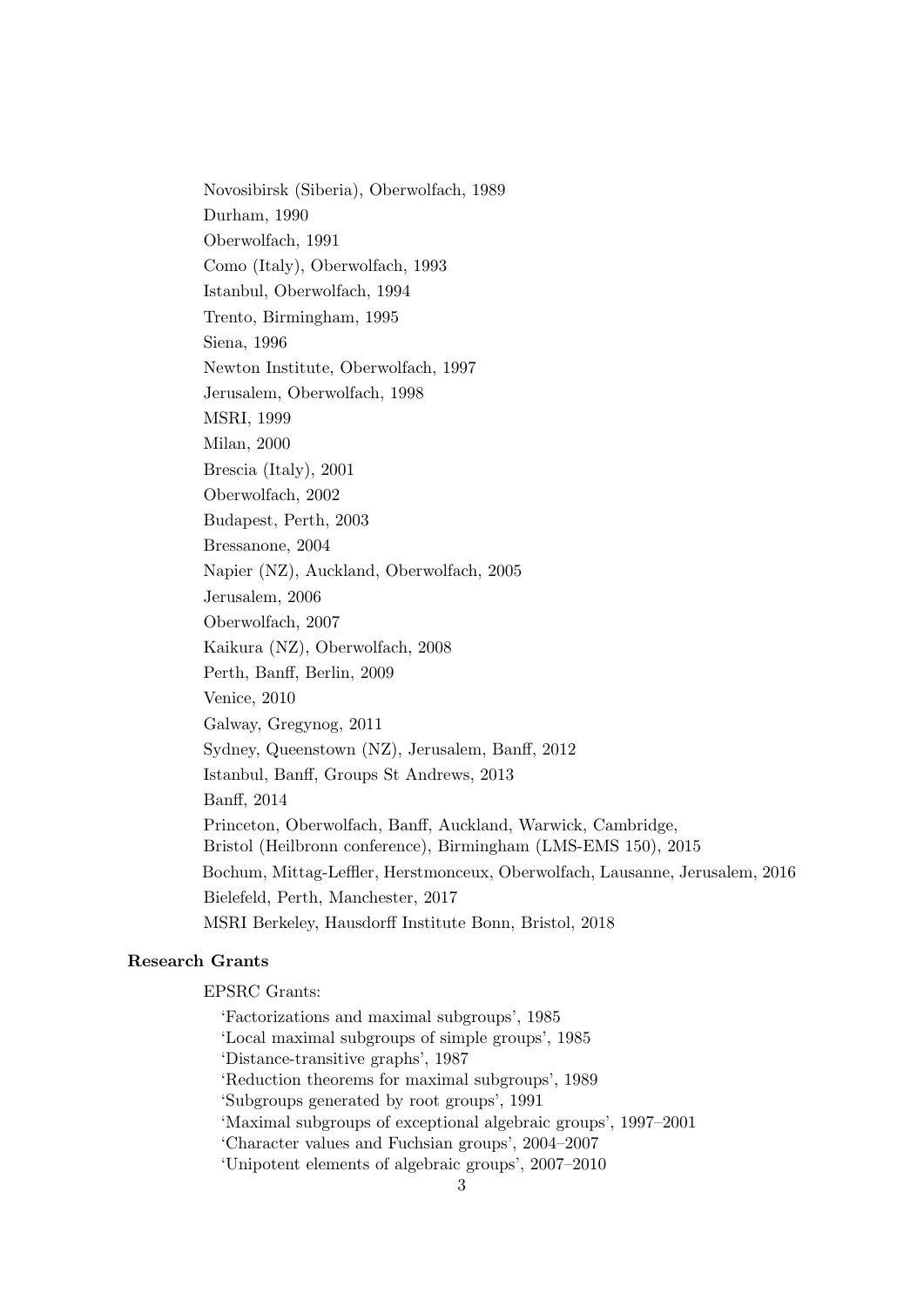'Unipotent classes in bad characteristic', 2010-2013 'Character theory and growth in finite simple groups', 2011–2014

Marie Curie postdoctoral fellows: Jeroen Schillewaert, 2013-15 Joanna Fawcett, 2017-19

NATO Collaborative Research Grant (1994 - 99)

Visiting research positions held at:

University of Western Australia, 1983, 85, 90, 94, 96, 2000, 2001, 2003, 2006, 2010, 2012, 2014, 2017 California Institute of Technology, 1988 University of Amsterdam, 1988 Rutgers University, 1992 University of Oregon, 1999 Hebrew University, Jerusalem, 2000 Auckland University (Maclaurin Fellow), 2005, 2008, 2010, 2012, 2014, 2017 MSRI Berkeley, 2018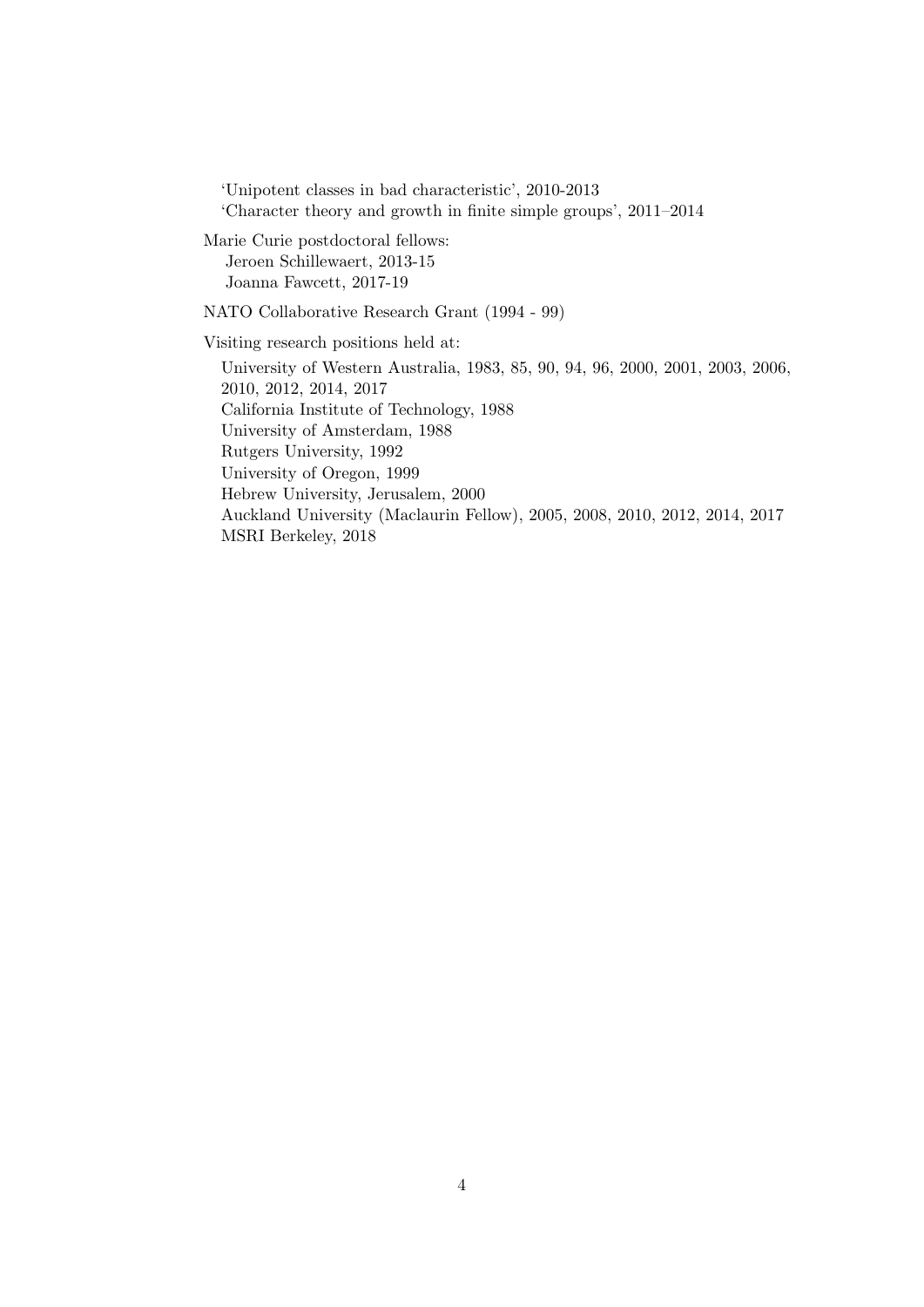### PUBLICATIONS

## Articles

- 1. "Transitive permutation groups of some special prime degrees", Math. Zeit. 168 (1979), 35-52
- 2. "Lie algebras, 2-graphs and permutation groups", Bull. London Math. Soc. 12 (1980), 29-33
- 3. "Transitive permutation groups of some special prime degrees, II: towards 4-transitivity", Math. Zeit. 175 (1980), 53-66
- 4. "Bounds for the orders of some transitive permutation groups", Bull. London Math. Soc. 14 (1982), 337-344
- 5. "Graphs with nilpotent adjacency matrices", J. Graph Theory 6 (1982), 215-218
- 6. "Groups fixing graphs in switching classes", J. Austral. Math. Soc. 33 (1982), 76-85
- 7. "Extensions of a theorem of Jordan on primitive permutation groups", J. Austral. Math. Soc. 34 (1983), 155-171
- 8. "On graphs whose full automorphism group is an alternating or a finite classical group", Proc. London Math. Soc. 47 (1983), 337-362
- 9. "Some applications of the classification of finite simple groups", Irish Math. Soc., 1983
- 10. "Permutation modules for rank three unitary groups", J. Algebra 88 (1984), 317-329
- 11. "On the orders of transitive permutation groups", Bull. London Math. Soc. 16 (1984), 523-524
- 12. "On minimal degrees and base sizes of primitive permutation groups", Arch. Math. 43 (1984), 11-15
- 13. "Some recent results on finite permutation groups", in The Rutgers Group Theory Year 1983 − 4, (eds. D. Gorenstein et al.), Cambridge Univ. Press, 1984, pp.53-66 (with J. Saxl)
- 14. "On the orders of maximal subgroups of the finite classical groups", Proc. London Math. Soc. 50 (1985), 426-446
- 15. "Centralizers of semisimple elements in finite twisted groups of Lie type", J. London Math. Soc. 31 (1985), 48-54 (with D. Deriziotis)
- 16. "Permutation modules for rank three symplectic and orthogonal groups", J. Algebra 92 (1985), 9-15
- 17. "Primitive permutation groups containing an element of large prime order", J. London Math. Soc. 31 (1985), 237-249 (with J. Saxl)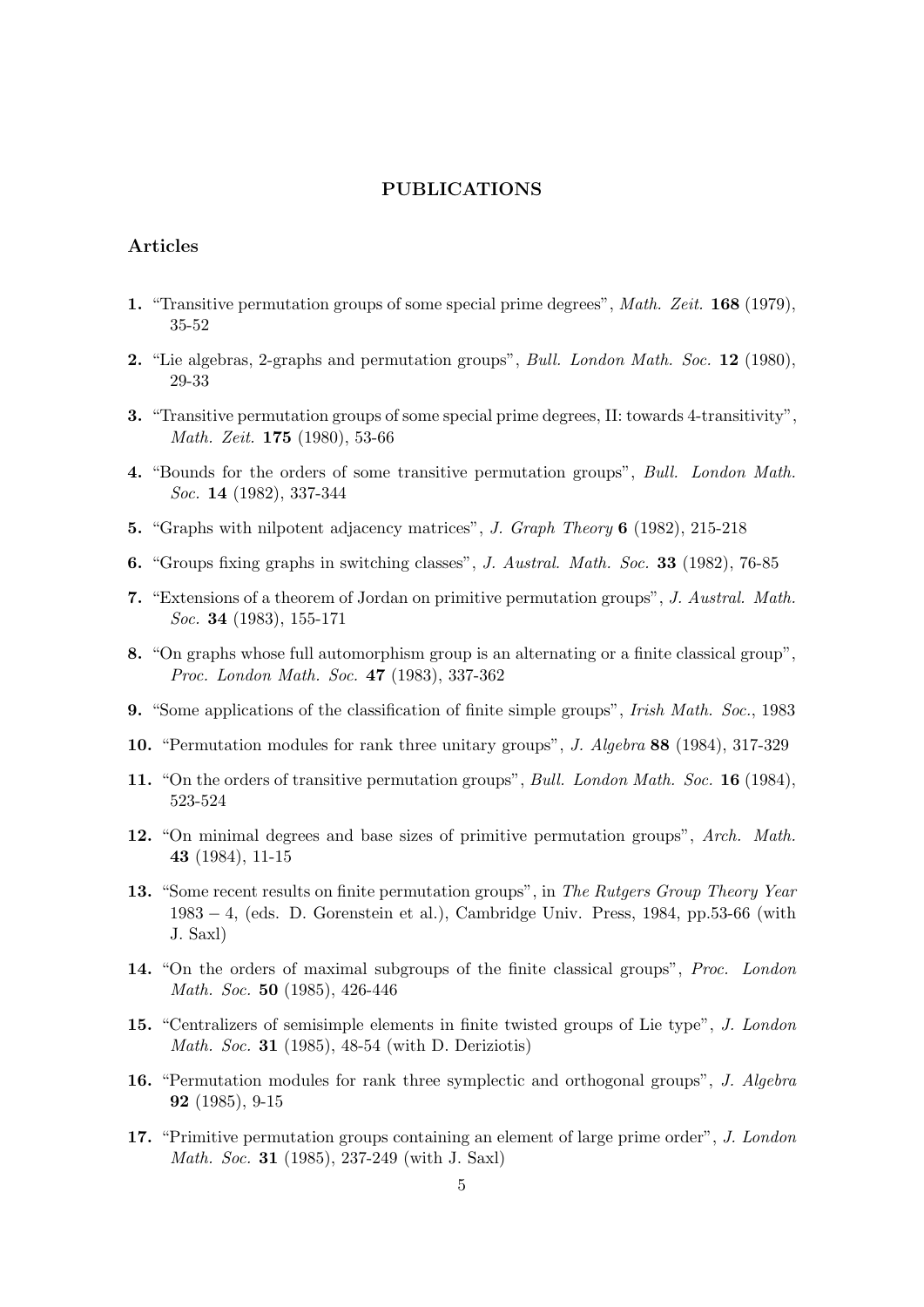- 18. "The primitive permutation groups of odd degree", J. London Math. Soc. 31 (1985), 250-264 (with J. Saxl)
- 19. "The finite primitive permutation groups of rank three", Bull. London Math. Soc. 18 (1986), 165-172 (with J. Saxl)
- 20. "Multiplicity free permutation representations of finite linear groups", Math. Zeit. 192 (1986), 329-337 (with N. Inglis and J. Saxl)
- 21. "The affine permutation groups of rank three", Proc. London Math. Soc. 54 (1987), 477-516
- 22. "The factorizations of the finite exceptional groups of Lie type", J. Algebra 106 (1987), 517-527 (with C. Hering and J. Saxl)
- 23. "Distance transitive graphs with symmetric or alternating automorphism group", Bull. Austral. Math. Soc. 35 (1987), 1-25 (with C. Praeger and J. Saxl)
- 24. "The classification of finite simple Moufang loops", Math. Proc. Camb. Phil. Soc. 102 (1987), 33-47
- 25. "On the orders of maximal subgroups of the finite exceptional groups of Lie type", Proc. London Math. Soc. 55 (1987), 299-330 (with J. Saxl)
- 26. "Permanents and immanants of Hermitian matrices", Proc. London Math. Soc. 55 (1987), 243-265 (with G. James)
- 27. "On the overgroups of irreducible subgroups of the finite classical groups", Proc. London Math. Soc. 55 (1987), 507-537 (with J. Saxl and G. Seitz)
- 28. "A classification of the maximal subgroups of the finite alternating and symmetric groups", J. Algebra 111 (1987), 365-383 (with C. Praeger and J. Saxl)
- 29. "The local maximal subgroups of the finite simple groups", *Proc. Symp. Pure Math.* 47 (1987), 455-461
- 30. "On maximal subgroups and maximal factorizations", Proc. Symp. Pure Math. 47 (1987), 449-454 (with C. Praeger and J. Saxl)
- 31. "A survey of the maximal subgroups of the finite simple groups", Geom. Dedicata 25 (1988), 375-389 (with P. Kleidman)
- 32. "On the O'Nan-Scott theorem for primitive permutation groups", J. Austral. Math. Soc. 44 (1988), 389-396 (with C. Praeger and J. Saxl)
- 33. "Graphs whose full automorphism group is a symmetric group", J. Austral. Math. Soc. 44 (1988), 46-63
- 34. "On the 2-closures of primitive permutation groups", J. London Math. Soc. 37 (1988), 241-252 (with C. Praeger and J. Saxl)
- **35.** "Smoothly approximated  $\omega$ -categorical structures", *Proc. London Math. Soc.* 59 (1989), 439-463 (with W. Kantor and H. Macpherson)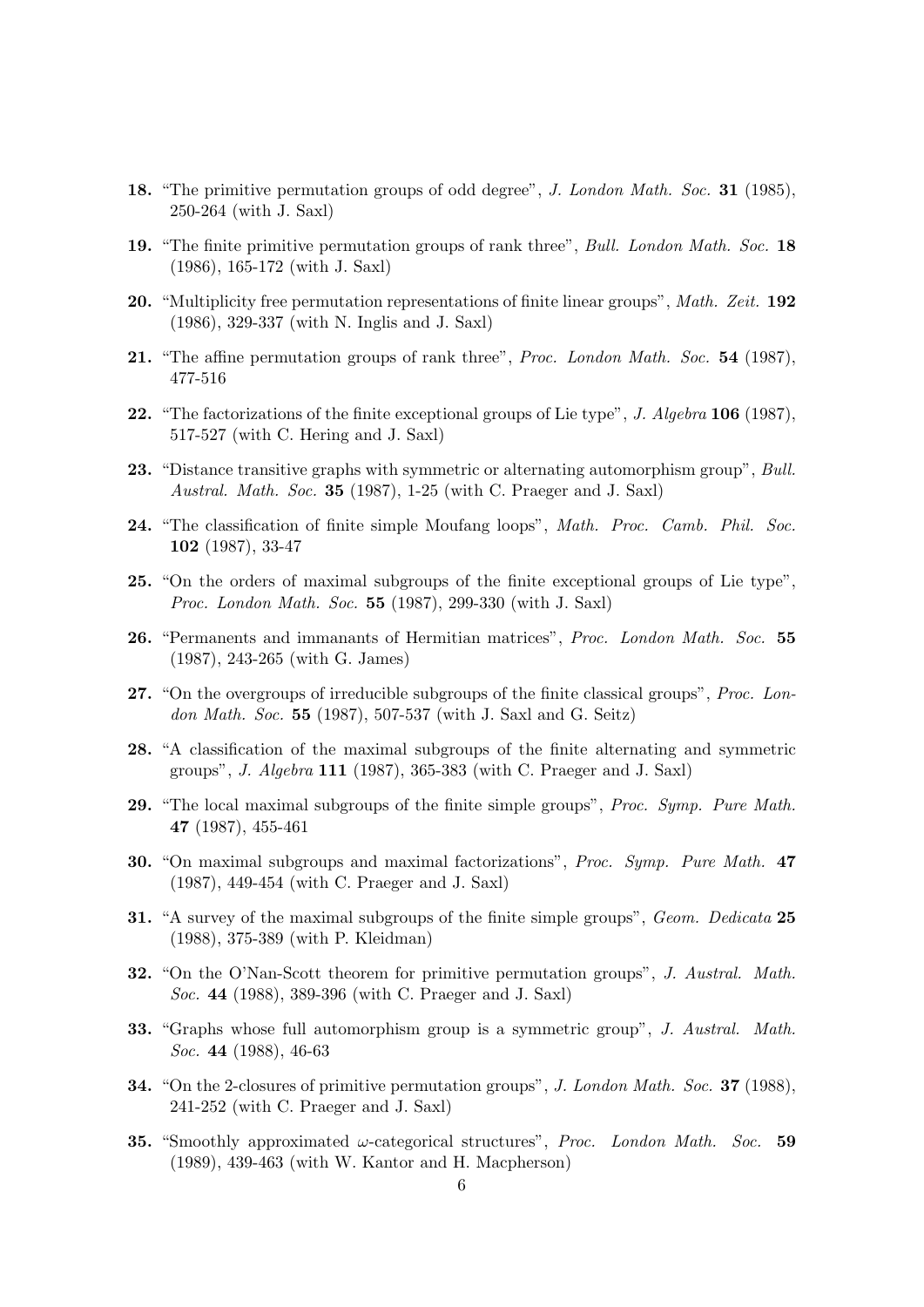- 36. "On a theorem of Feit and Tits", Proc. Amer. Math. Soc. 107 (1989), 315-322 (with P. Kleidman)
- 37. "Maximal subgroups of exceptional groups of Lie type, finite and algebraic", Geom. Dedicata 36 (1990), 353-387 (with G. Seitz)
- 38. "Finite linear spaces with flag-transitive automorphism groups", Geom. Dedicata 36 (1990), 89-94 (with F. Buekenhout, A. Delandtsheer, J. Doyen, J. Saxl and P. Kleidman)
- 39. "Minimal degrees of primitive permutation groups, with an application to monodromy groups of Riemann surfaces", Proc. London Math. Soc. 63 (1991), 266-314 (with J. Saxl)
- 40. "On point stabilizers in primitive permutation groups", Commun. in Alg. 19 (1991), 2777-2786 (with J. Saxl)
- 41. "On exponents of almost simple groups and an application to the restricted Burnside problem", Math. Zeit. 208 (1991), 401-409 (with M. Aschbacher and P. Kleidman)
- 42. "Maximal subgroups of finite simple groups and their automorphism groups", Contemp. Math. 131 (1992), 243-259 (with J. Saxl)
- 43. "The local maximal subgroups of exceptional groups of Lie type, finite and algebraic", Proc. London Math. Soc. 64 (1992), 21-48 (with A. Cohen, J. Saxl and G. Seitz)
- 44. "Subgroups of maximal rank in finite exceptional groups of Lie type", Proc. London Math. Soc. 65 (1992), 297-325 (with J. Saxl and G. Seitz)
- 45. "Relation algebras and permutation groups", J. London Math. Soc. 45 (1992), 433-445 (with C. Praeger)
- 46. "Generators for finite simple groups, with applications to linear groups", Quarterly J. Math. 43 (1992), 441-458 (with J. Hall and G. Seitz)
- 47. "Affine distance transitive groups with symmetric or alternating point stabilizer", Europ. J. Comb. 13 (1992), 489-501 (with C. Praeger)
- 48. "Subgroups generated by root elements in groups of Lie type", Annals of Math. 139 (1994), 293-361 (with G. Seitz)
- 49. "The probability of generating a finite simple group", Geom. Dedicata 56 (1995), 103-113 (with A. Shalev)
- 50. "Subgroups of exceptional groups", in Groups of Lie type and their geometries (eds. W. Kantor and L. di Martino), London Math. Soc. Lecture Note Series 207, Cambridge Univ. Press , 1995, pp.151-156 (with G. Seitz)
- 51. "Subgroups of simple algebraic groups and of related finite and locally finite groups of Lie type", Finite and locally finite groups (eds. B. Hartley et al.), NATO ASI Series C, Vol 471, Kluwer, 1995, pp. 71-96.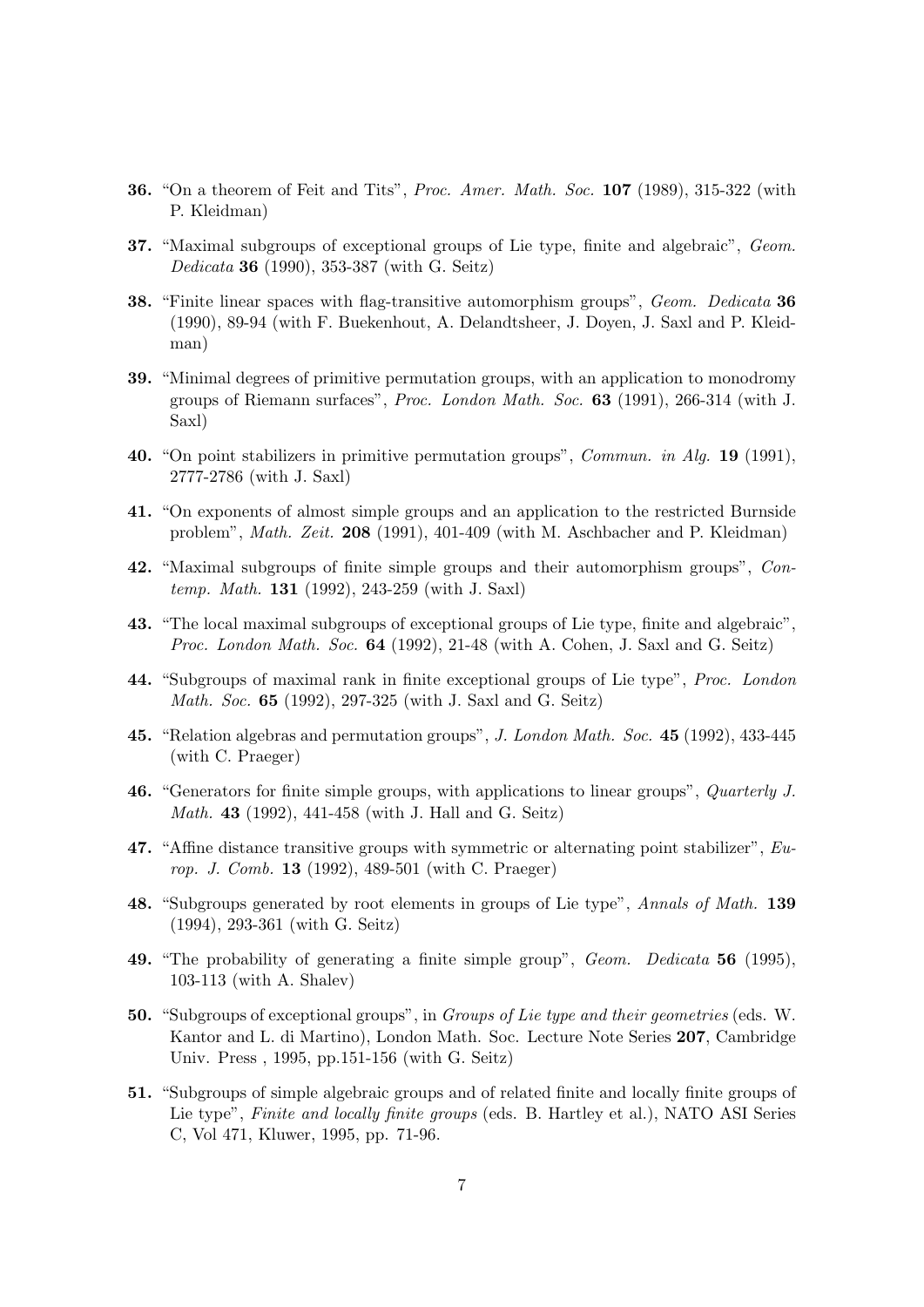- 52. "Subgroups of large rank in groups of Lie type", Proc. London Math. Soc. 72 (1996), 425-457 (with J. Saxl and D. Testerman)
- 53. "Factorizations of simple algebraic groups", Trans. Amer. Math. Soc. 348 (1996), 799-822 (with J. Saxl and G. Seitz)
- 54. "Characterization of classical groups by orbit sizes on the natural module", Proc. Amer. Math. Soc. 124 (1996), 2961-2966
- 55. "Simple groups, probabilistic methods, and a conjecture of Kantor and Lubotzky", J. Algebra 184 (1996), 31-57 (with A. Shalev)
- 56. "Classical groups, probabilistic methods and the (2, 3)-generation problem", Annals of Math. 144 (1996), 77-125 (with A. Shalev)
- 57. "Maximal subgroups of symmetric groups", J. Comb. Theory, Series A 75 (1996), 341-352 (with A. Shalev)
- 58. "Regular orbits of linear groups", J. Algebra 184 (1996), 1136-1142.
- 59. "On factorizations of almost simple groups", J. Algebra 185 (1996), 409-419 (with C. Praeger and J. Saxl)
- 60. "On the genus of a finite classical group", Bull. London Math. Soc. 29 (1997), 159-164 (with C. Purvis)
- 61. "Modules for algebraic groups with finitely many orbits on subspaces", J. Algebra 196 (1997), 211-250 (with R. Guralnick, H. Macpherson and G. Seitz)
- 62. "Upper bounds for the number of conjugacy classes of a finite group", J. Algebra 198 (1997), 538-562 (with L. Pyber)
- 63. "On the subgroup structure of exceptional groups of Lie type", Trans. Amer. Math. Soc. 350 (1998), 3409-3482 (with G. Seitz)
- **64.** "Regular orbits and the  $k(GV)$ -problem", in *Groups and Geometries* (ed. L. di Martino et al.), Trends in Mathematics, Birkhäuser, 1998, pp.145-148
- 65. "Probabilistic methods in the generation of finite simple groups", in The Atlas ten years on (eds. R. Curtis and R. Wilson), London Math. Soc. Lecture Note Series 249, Cambridge Univ. Press, 1998, pp. 163-173 (with A. Shalev)
- 66. "Introduction to the subgroup structure of algebraic groups", in Representations of reductive groups (eds. R.W. Carter and M. Geck), Cambridge. Univ. Press, 1998, pp.129-149.
- 67. "Subgroups of exceptional groups", in Algebraic groups and their representations (eds. R. Carter and J. Saxl), NATO ASI Series C, Vol 471, Kluwer, 1998, pp.275-290.
- 68. "On the subgroup structure of classical groups", Invent. Math. 134 (1998), 427-453 (with G.M. Seitz)
- 69. "On the diameter of a Cayley graph of a simple group of Lie type based on a conjugacy class", J. Comb. Theory, Series A 83 (1998), 118-137 (with R. Lawther)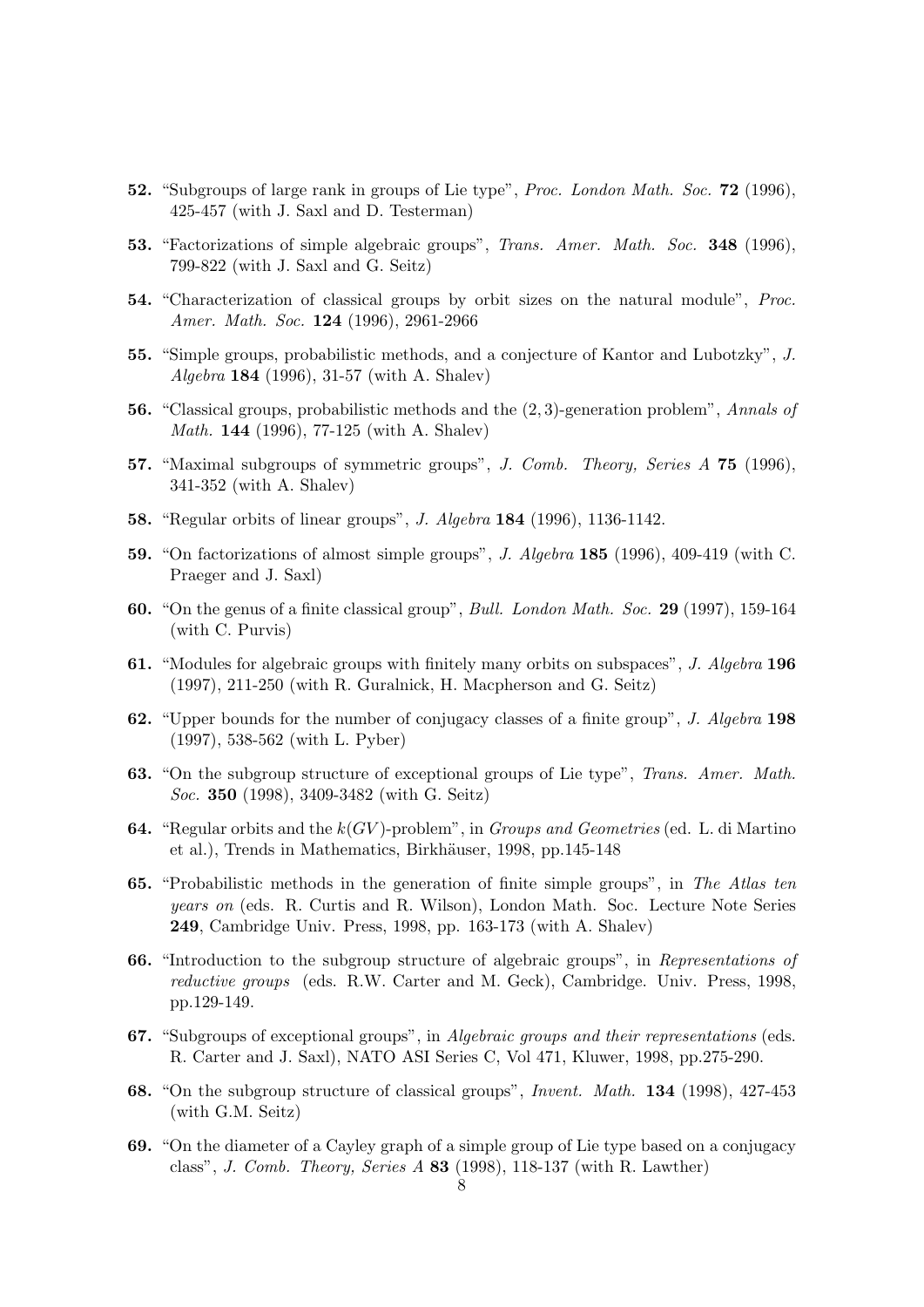- 70. "The classification of finite linear spaces with flag-transitive automorphism group of affine type", J. Comb. Theory, Series A 84 (1998), 196-235
- 71. "Subgroups of simple algebraic groups containing elements of fundamental subgroups", Math. Proc. Camb. Phil. Soc. 126 (1999), 461-479 (with G. Seitz)
- 72. "Simple groups, permutation groups, and probability", J. Amer. Math. Soc. 12 (1999), 497-520 (with A. Shalev)
- 73. "Random generation of finite simple groups", J. Algebra 219 (1999), 345-355 (with R. Guralnick, J. Saxl and A. Shalev)
- 74. "On finite subgroups of exceptional algebraic groups", J. reine angew. Math. 515 (1999), 25-72 (with G.M. Seitz)
- 75. "Transitive subgroups of primitive permutation groups", J. Algebra 234 (2000), 291- 361 (with C.E. Praeger and J. Saxl)
- 76. "Finite linear groups and bounded generation", Duke Math. J. 107 (2001), 159-171 (with L. Pyber)
- 77. "Diameters of finite simple groups: sharp bounds and applications", Annals of Math. 154 (2001), 383-406 (with A. Shalev)
- 78. "Random (r, s)-generation of finite classical groups", Bull. London Math. Soc. 34 (2002), 185-188 (with A. Shalev)
- 79. "Primitive permutation groups with a common suborbit, and edge-transitive graphs", Proc. London Math. Soc. 84 (2002), 405-438 (with C.E. Praeger and J. Saxl)
- 80. "Fixed point ratios in actions of finite exceptional groups of Lie type", *Pacific J. Math.* 205 (2002), 393-464 (with R. Lawther and G. Seitz)
- 81. "Fixed point spaces in actions of exceptional algebraic groups", Pacific J. Math. 205 (2002), 339-391 (with R. Lawther and G. Seitz)
- 82. "Bases of primitive linear groups", J. Algebra 252 (2002), 95-113 (with A. Shalev)
- 83. "Variations on a theme of Steinberg", J. Algebra 260 (2003), 261-297 (with G. Seitz)
- 84. "A survey of maximal subgroups of exceptional groups of Lie type", in Groups, Combinatorics and Geometry: Durham, 2001, World Scientific, 2003 (with G. Seitz)
- 85. "Bases of primitive permutation groups", in Groups, Combinatorics and Geometry: Durham, 2001, World Scientific, 2003 (with A. Shalev)
- 86. "Residual properties of the modular group and other free products", J. Algebra 268 (2003), 264-285 (with A. Shalev)
- 87. "Residual properties of free products of finite groups", J. Algebra 268 (2003), 286-289 (with A. Shalev)
- 88. "The number of homomorphisms from a finite group to a general linear group", Communications in Algebra 32 (2004), 657-661 (with A. Shalev)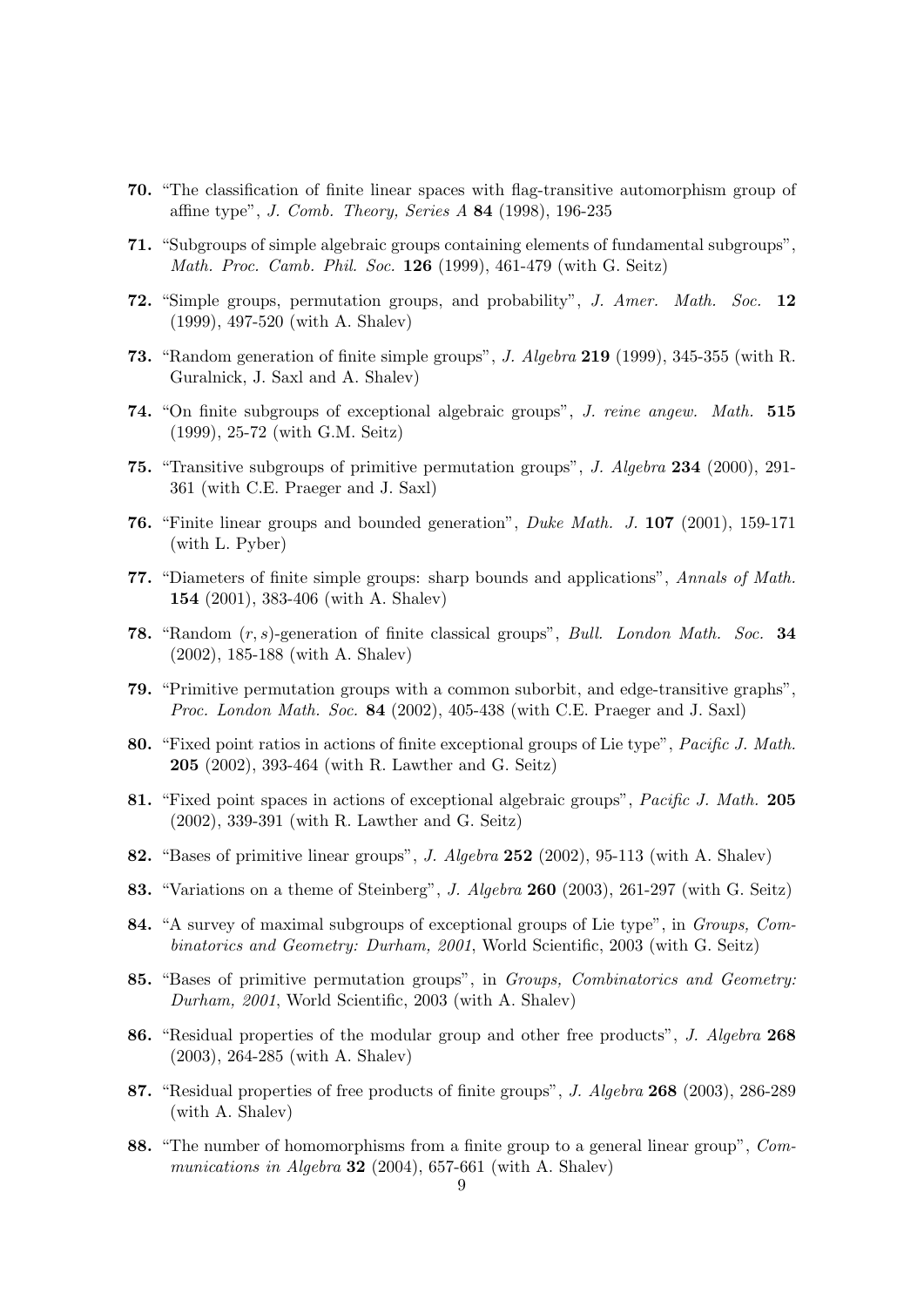- 89. "Fuchsian groups, coverings of Riemann surfaces, subgroup growth, random quotients and random walks", J. Algebra 276 (2004), 552-601 (with A. Shalev)
- 90. "Subgroups of exceptional algebraic groups which are irreducible on an adjoint or minimal module", J. Group Theory 7 (2004), no. 3, 347-372 (with G.M. Seitz)
- 91. "Irreducible subgroups of algebraic groups", Quarterly J. Math 55 (2004), 47-55 (with D.M. Testerman)
- 92. "Character degrees and random walks in finite groups of Lie type", Proc. London Math. Soc. 90 (2005), 61-86 (with A. Shalev)
- 93. "Fuchsian groups, finite simple groups and representation varieties", Invent. Math. 159 (2005), 317-367 (with A. Shalev)
- 94. "Maximal subgroups of large rank in exceptional groups of Lie type", J. London Math. Soc. 71 (2005), 345–361 (with G. Seitz)
- 95. "On conjugacy classes of maximal subgroups of finite simple groups, and a related zeta function", *Duke Math. J.* **128** (2005), 541–557 (with B. Martin and A. Shalev)
- 96. Three articles: "The insolubility of the quintic"; "The classification of finite simple groups"; "Permutation groups", in the Princeton Companion to Mathematics (ed. W.T. Gowers), Princeton University Press, 2008.
- 97. "On a conjecture of G.E. Wall", J. Algebra 317 (2007), 184–197 (with L. Pyber and A. Shalev)
- 98. "Finding the characteristic of a group of Lie type", J. London Math. Soc. 75 (2007), 741–754 (with E. O'Brien)
- 99. "The sparsity of dimensions of irreducible representations of finite simple groups", Bull. London Math. Soc. 39 (2007), 467–472 (with A. Shalev)
- 100. "Short Two-Variable Identities for Finite Groups", J. Group Theory 11 (2008), 675– 690 (with D. Cargo. W. de Launey and R. Stafford)
- 101. "Base sizes for simple groups and a conjecture of Cameron", Proc. London Math. Soc. 98 (2009), 116–162 (with T. Burness and A. Shalev)
- 102. "Primitive permutation groups of bounded orbital diameter", Proc. London Math. Soc. 100 (2010), 216–248 (with H.D. Macpherson and K. Tent)
- 103. "The Ore Conjecture", J. European Math. Soc., 12 (2010), 939–1008 (with E. O'Brien, A. Shalev, P. Tiep)
- 104. "A conjecture on product decompositions in simple groups", Groups, Geometry and Dynamics 4 (2010), 799-812 (with N. Nikolov and A. Shalev)
- 105. "Groups of Lie type as products of  $SL_2$  subgroups", J. Algebra 326 (2011), 201–207 (with N. Nikolov and A. Shalev)
- 106. "A rigid triple of conjugacy classes in  $G_2$ ", J. Group Theory 14 (2011), 31-36 (with A. Litterick and C. Marion)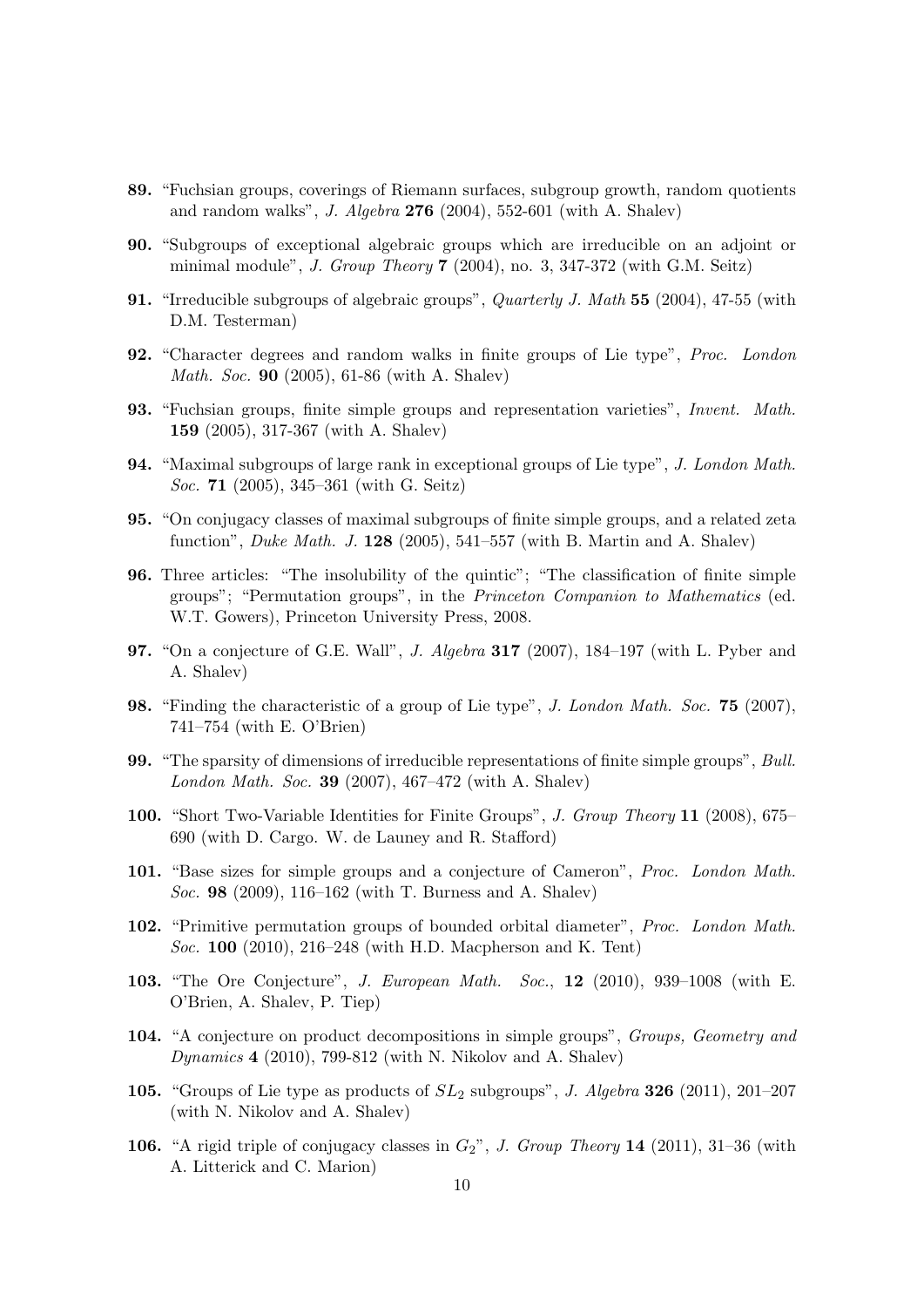- 107. "Fixed points of elements of linear groups", Bulletin London Math. Soc. 43 (2011), 897-900 (with A. Shalev)
- 108. "Commutators in finite quasisimple groups", Bull. London Math. Soc. 43 (2011), 1079-1092 (with E. O'Brien, A. Shalev, P. Tiep)
- 109. "Products of squares in finite simple groups", Proc. Amer. Math. Soc. 140 (2012), 21–33 (with E. O'Brien, A. Shalev, P. Tiep)
- 110. "The density of representation degrees", J. European Math. Soc. 14 (2012), 1519- 1537 (with D. Segal and A.Shalev)
- 111. "Product decompositions in finite simple groups", Bulletin London Math. Soc. 44 (2012), 469–472 (with N. Nikolov and A. Shalev)
- **112.** "The classification of almost simple  $\frac{3}{2}$ -transitive groups", Trans. Amer. Math. Soc. 365 (2013), 4257–4311 (with J.Bamberg, M. Giudici, C. Praeger and J. Saxl)
- 113. "Powers in finite groups and a criterion for solubility", Proc. Amer. Math. Soc., 141 (2013), 4179–4189 (with A. Shalev)
- 114. "Some word maps that are non-surjective on infinitely many finite simple groups", Bulletin London Math. Soc. 45 (2013), 907–910. (with S. Jambor and E. O'Brien)
- 115. "Probabilistic and asymptotic aspects of finite simple groups", in Probabilistic group theory, combinatorics and computing, Springer Lecture Notes in Math. 2070 (eds. A. Detinko et al), 2013, pp. 1-34.
- 116. "Generation and random generation: from simple groups to maximal subgroups", Advances Math. 248 (2013), 59–95 (with T. Burness and A. Shalev)
- 117. "Power sets and soluble subgroups", Proc. Amer. Math. Soc. 142 (2014), 3757–3760 (with A. Shalev)
- 118. "Bases of primitive linear groups II", J. Algebra 403 (2014), 223–228 (with A. Shalev)
- 119. "Outer unipotent classes in automorphism groups of simple algebraic groups", Proc. London Math. Soc.  $109$  (2014), 553–595 (with R. Lawther and G. Seitz)
- 120. "Width questions for finite simple groups", Groups St. Andrews 2013, London Math. Soc. Lecture Note Series Vol. 422, Cambridge Univ. Press, pp.51-73, 2015.
- 121. "On fixed points of elements in primitive permutation groups", J. Algebra 421 (2015), 438–459 (with A. Shalev)
- 122. "On products of involutions in finite groups of Lie type in even characteristic", J. Algebra 421 (2015), 431437
- 123. "Distinguished unipotent elements and multiplicity-free subgroups of simple algebraic groups", Pacific. J. Math. 279 (2015), 357–382 (with G.M. Seitz and D.M. Testerman)
- 124. "Arithmetic results on orbits of linear groups", Trans. Amer. Math. Soc. 368 (2016), 2415–2467 (with M. Giudici, C.E. Praeger, J. Saxl and P.H. Tiep)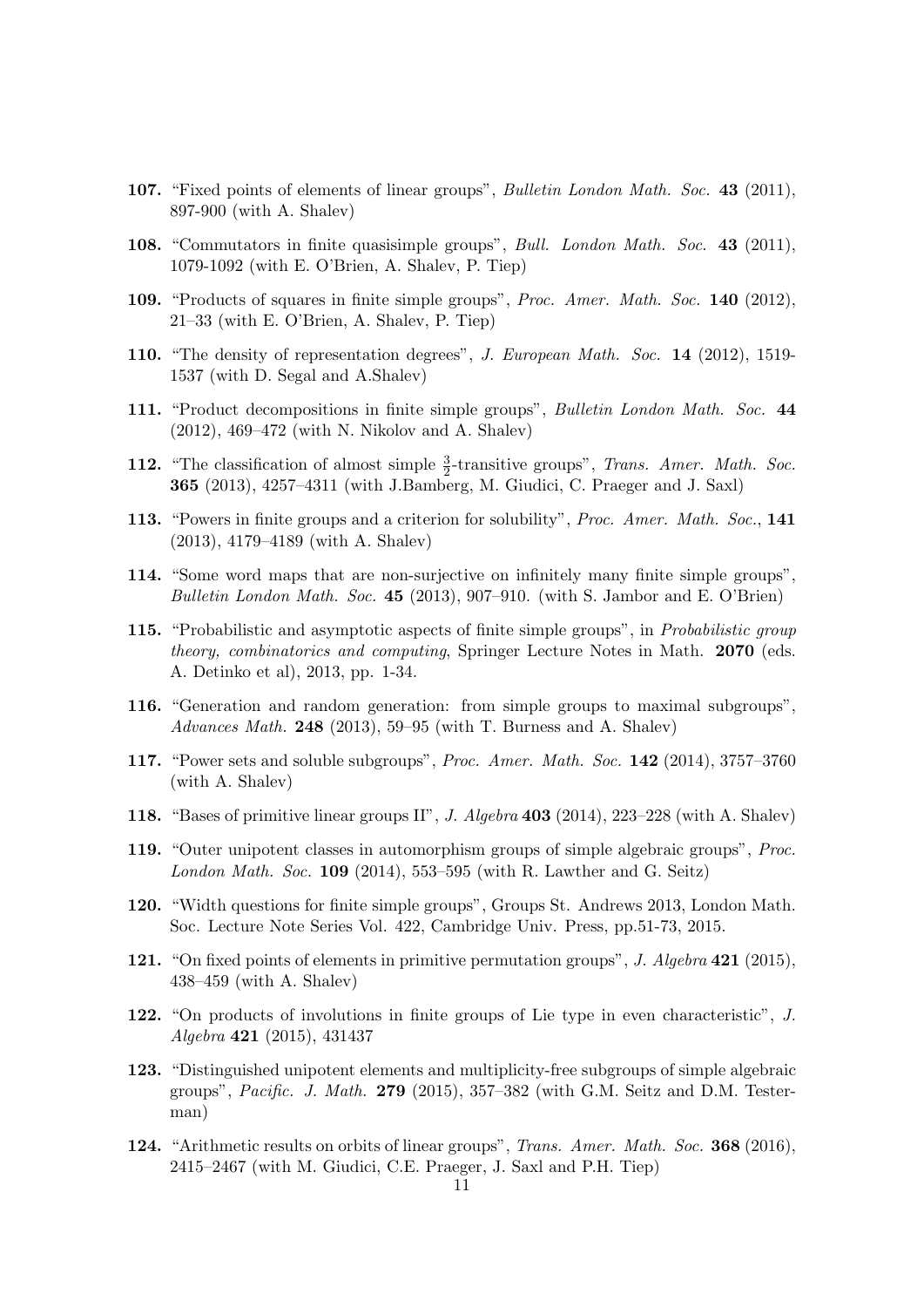- 125. "Recognition of finite exceptional groups of Lie type", *Trans. Amer. Math. Soc.* 368 (2016), 6189–6226 (with E. O'Brien)
- 126. "Rapid growth in finite simple groups", Trans. Amer. Math. Soc. 369 (2017), 8765–8779. (with G. Schul and A. Shalev)
- 127.  $\frac{a3}{2}$  $\frac{3}{2}$ -transitive permutation groups and  $\frac{1}{2}$ -transitive linear groups", *Proc Amer. Math.*  $Soc.$ , to appear (with C.E. Praeger and J. Saxl)
- 128. "Unipotent class representatives for finite classical groups", J Group Theory 20 (2017), 505–525. (with S. Gonshaw and E. O'Brien)
- 129. "Character ratios for finite groups of Lie type, and applications", Contemp. Math. 694 (2017), 193–208.
- 130. "Finite subgroups of simple algebraic groups with irreducible centralizers", J. Group Theory 20 (2017), 841–870. (with A. Thomas)
- 131. "Chiral polyhedra and finite simple groups", Bulletin London Math. Soc. 49 (2017), 581–592 (with D. Leemans)
- 132. "Generation of second maximal subgroups and the existence of special primes", Forum *Math. Sigma*  $5$  (2017), e25, 41 pp. (with T. Burness and A. Shalev)
- 133. "The depth of a finite simple group", Proc. Amer. Math. Soc. 146 (2018), 2343-2358, (with T. Burness and A. Shalev)
- 134. "Applications of character theory of finite simple groups", in Local representation theory and simple groups (eds. R. Kessar, G. Malle, D. Testerman), pp. 323-352, EMS Lecture Series, EMS Publishing House, Zürich, 2018.
- 135. "Permutation representations of nonsplit extensions involving alternating groups, Israel J. Math., to appear (with R. Guralnick)
- 136. "The length and depth of algebraic groups", Math. Zeit., to appear (with T. Burness and A. Shalev)
- 137. "Surjective word maps and Burnside's  $p^a q^b$  theorem", Inventiones Math., to appear (with R. Guralnick, E. O'Brien, A. Shalev and P. Tiep)
- 138. "Bases for quasisimple linear groups", Algebra and Number Theory, to appear (with M. Lee)
- 139. "Character bounds for finite groups of Lie type", Acta Math., to appear (with R. Bezrukavnikov, A. Shalev and P. Tiep)

# Memoirs

140. "The maximal factorizations of the finite simple groups and their automorphism groups", Memoirs Amer. Math. Soc. 86 (1990), pp.1-151 (with C. Praeger and J. Saxl)